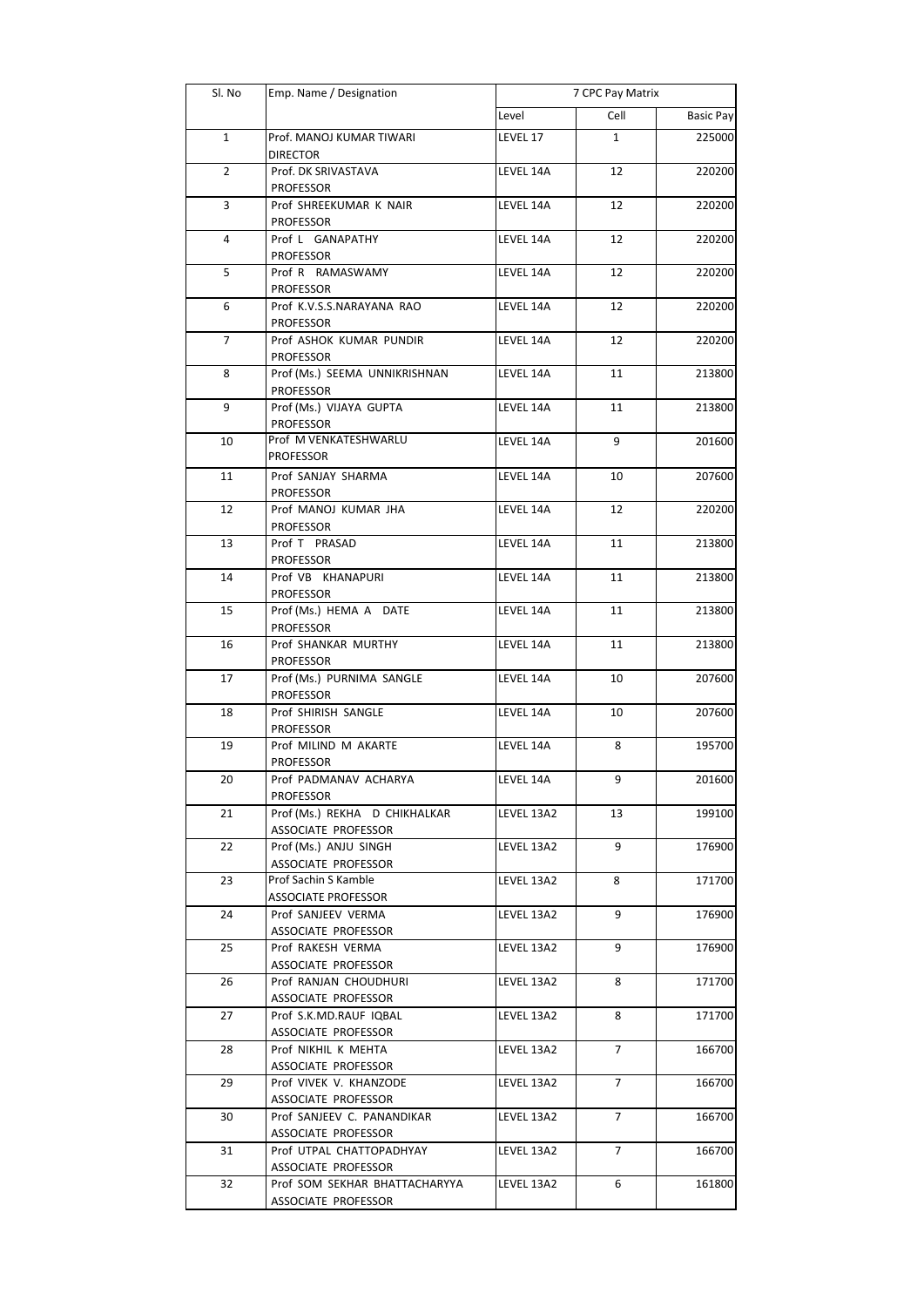| Sl. No | Emp. Name / Designation                               | 7 CPC Pay Matrix |                |                  |
|--------|-------------------------------------------------------|------------------|----------------|------------------|
|        |                                                       | Level            | Cell           | <b>Basic Pay</b> |
| 33     | Prof NEERAJ PANDEY                                    | LEVEL 13A2       | 6              | 161800           |
|        | ASSOCIATE PROFESSOR                                   |                  |                |                  |
| 34     | Prof (Ms.) SUMI JHA                                   | LEVEL 13A2       | 6              | 161800           |
|        | ASSOCIATE PROFESSOR                                   |                  |                |                  |
| 35     | Prof (Ms.) UPASNA A. AGARWAL                          | LEVEL 13A2       | 4              | 152500           |
| 36     | ASSOCIATE PROFESSOR<br>Prof KOTESWARARAO NAIK         | LEVEL 13A2       | 5              | 157100           |
|        | ASSOCIATE PROFESSOR                                   |                  |                |                  |
| 37     | Prof BALAKRISHNA EKNATH NARKHEDE                      | LEVEL 13A2       | 6              | 161800           |
|        | ASSOCIATE PROFESSOR                                   |                  |                |                  |
|        |                                                       |                  |                |                  |
| 38     | Prof (Ms.) HEMA DIWAN                                 | LEVEL 13A1       | 5              | 147900           |
| 39     | ASSISTANT PROFESSOR<br>Prof BINILKUMAR A.S.           | LEVEL 13A1       | 5              | 147900           |
|        | ASSISTANT PROFESSOR                                   |                  |                |                  |
| 40     | Prof(Ms.) Priyanka Verma                              | LEVEL 13A1       | 5              | 147900           |
|        | ASSISTANT PROFESSOR                                   |                  |                |                  |
| 41     | Prof (Ms.) Ruchita Gupta                              | LEVEL 13A1       | 5              | 147900           |
|        | ASSISTANT PROFESSOR                                   |                  |                |                  |
| 42     | Prof Ravindra Shridhar Gokhale<br>ASSISTANT PROFESSOR | LEVEL 13A1       | 5              | 147900           |
| 43     | Prof Rakesh Dulichand Raut                            | LEVEL 13A1       | 5              | 147900           |
|        | ASSISTANT PROFESSOR                                   |                  |                |                  |
| 44     | Prof (Ms.) K.S.RANJANI                                | LEVEL 13A1       | 4              | 143600           |
|        | ASSISTANT PROFESSOR                                   |                  |                |                  |
| 45     | Prof (Ms.) Poonam Singh                               | LEVEL 13A1       | 4              | 143600           |
|        | ASSISTANT PROFESSOR                                   |                  |                |                  |
| 46     | Prof. VIPUL KUMAR SINGH                               | LEVEL 13A1       | 3              | 139400           |
|        | ASSISTANT PROFESSOR                                   |                  |                |                  |
| 47     | Prof (Ms.) SUSHMITA A NARAYANA<br>ASSISTANT PROFESSOR | LEVEL 12         | 6              | 117500           |
| 48     | Prof AJAYA KUMAR PANDA                                | LEVEL 13A1       | 3              | 139400           |
|        | ASSISTANT PROFESSOR                                   |                  |                |                  |
| 49     | Prof (Ms.) KANCHAN JOSHI                              | LEVEL 12         | 6              | 117500           |
|        | ASSISTANT PROFESSOR                                   |                  |                |                  |
| 50     | Prof. MAINAK MAZUMDAR                                 | LEVEL 13A1       | 5              | 147900           |
| 51     | ASSISTANT PROFESSOR                                   |                  | 3              |                  |
|        | Prof DEBABRATA DAS<br>ASSISTANT PROFESSOR             | LEVEL 12         |                | 107600           |
| 52     | Prof (Ms.) JINIL PERSIS                               | LEVEL 12         | 2              | 102500           |
|        | ASSISTANT PROFESSOR                                   |                  |                |                  |
| 53     | Prof SUMANT KUMAR BISHWAS                             | LEVEL 10         | 10             | 75200            |
|        | ASSISTANT PROFESSOR                                   |                  |                |                  |
| 54     | Prof (Ms.) NEHA SRIVASTAVA                            | LEVEL 11         | 11             | 92600            |
| 55     | ASSISTANT PROFESSOR<br>Prof VIDYADHAR V GEDAM         | LEVEL 11         | 11             | 92600            |
|        | ASSISTANT PROFESSOR                                   |                  |                |                  |
| 56     | Prof GAURAV KABRA                                     | LEVEL 11         | 10             | 89900            |
|        | ASSISTANT PROFESSOR                                   |                  |                |                  |
| 57     | Shri BASAVARAJ SWAMY                                  | LEVEL 14         | 12             | 199600           |
|        | REGISTRAR                                             |                  |                |                  |
| 58     | Dr. UTPAL KUMAR DEBNATH<br>COE                        | LEVEL 13         | $\overline{7}$ | 147000           |
| 59     | Shri ANAND N NAIDU                                    | LEVEL 13         | 14             | 174100           |
|        | MANAGER, COMPUTER CENTRE                              |                  |                |                  |
| 60     | Shri SM VENKATARAMAIAH RAMAGI                         | LEVEL 13         | 7              | 147000           |
|        | SYSTEMS DESIGNER                                      |                  |                |                  |
| 61     | Mrs. B.E. KORDAY                                      | LEVEL 11         | 15             | 102500           |
|        | LIBRARY & INFORMATION OFFICER                         |                  |                |                  |
| 62     | Shri R M GAIKWAD<br><b>EXECUTIVE ENGINEER</b>         | LEVEL 11         | 11             | 91100            |
| 63     | Shri K YESHWANTH RAO                                  | LEVEL 12         | 16             | 122900           |
|        | SENIOR PROGRAMMER                                     |                  |                |                  |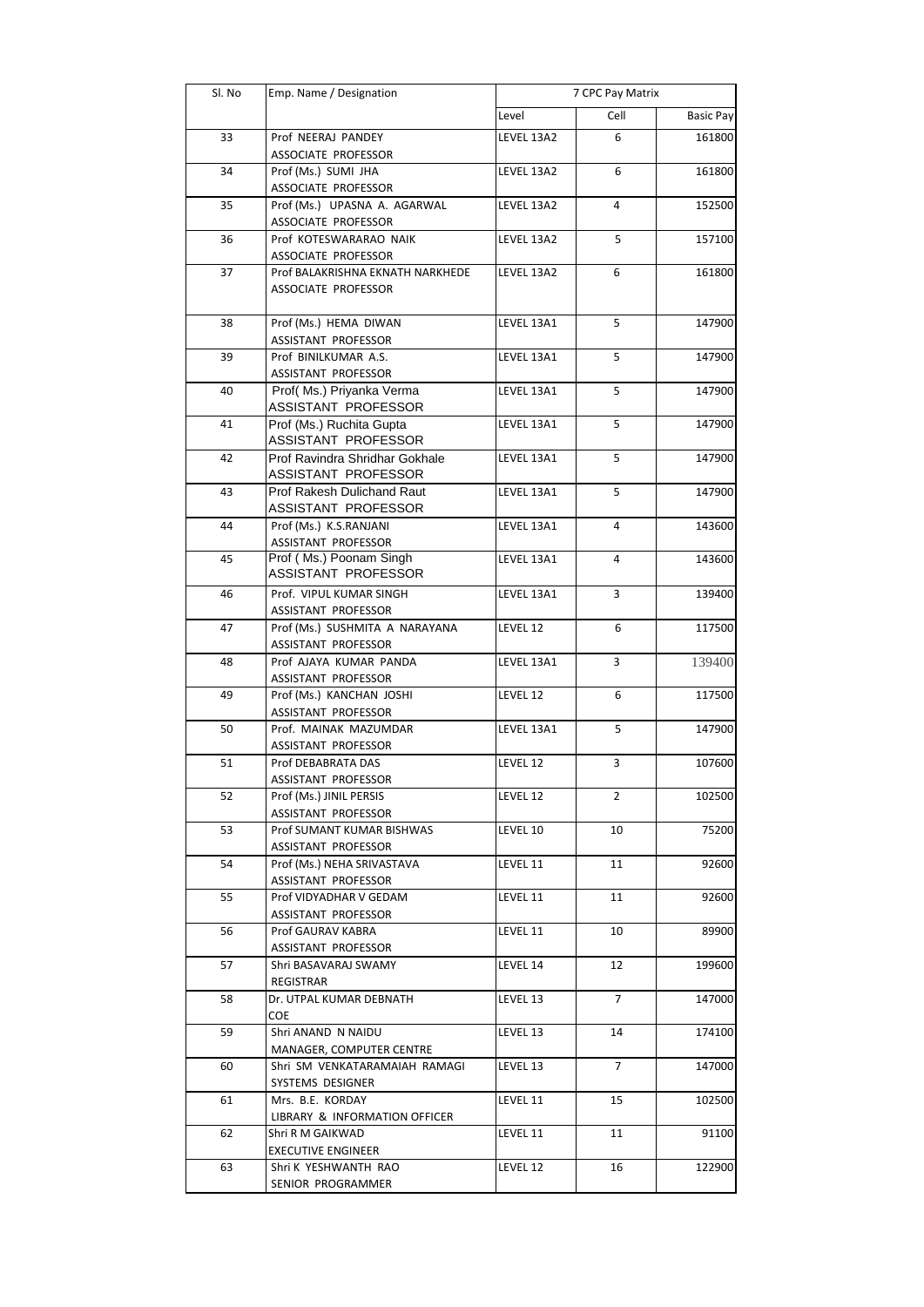| Sl. No | Emp. Name / Designation                                 | 7 CPC Pay Matrix   |                |                  |
|--------|---------------------------------------------------------|--------------------|----------------|------------------|
|        |                                                         | Level              | Cell           | <b>Basic Pay</b> |
| 64     | Mrs. SANGITA N JADHAV<br>ASSISTANT REGISTRAR            | LEVEL 10           | 15             | 84900            |
| 65     | Lt.Cdr. NISHA SINGH<br><b>ASSISTANT REGISTRAR</b>       | LEVEL 10           | 6              | 65000            |
| 66     | Shri T M HARIRAM<br>ASSISTANT REGISTRAR                 | LEVEL 10           | 15             | 84900            |
| 67     | Shri PRASHANT R SALUNKHE ASSISTANT<br><b>REGISTRAR</b>  | LEVEL 10           | 5              | 63100            |
| 68     | Dr SMRUTI PATEL<br>MEDICAL OFFICER                      | LEVEL 11           | 11             | 91100            |
| 69     | Shri JAYWANT K KARANDE<br>PROGRAMMER                    | LEVEL 12           | 13             | 112400           |
| 70     | Mrs. PRATIMA N DABHOLKAR<br>PROGRAMMER                  | LEVEL 12           | 12             | 109100           |
| 71     | Shri MD. AFTAB ALAM<br><b>HINDI OFFICER</b>             | LEVEL <sub>7</sub> | 8              | 55200            |
| 72     | Shri P T SUDRIK<br>SENIOR SUPERINTENDENT                | LEVEL 7            | 6              | 52000            |
| 73     | Mrs. SHOBHANA SURESH<br>SENIOR SUPERINTENDENT           | LEVEL 8            | 18             | 78800            |
| 74     | Mrs. SUMATHI A NAIR<br>SENIOR SUPERINTENDENT            | LEVEL 8            | 18             | 78800            |
| 75     | Shri PRASHANT GOSWAMI<br>ASST. LIB. & INFO. OFFICER     | LEVEL <sub>7</sub> | 6              | 52000            |
| 76     | Shri BABAN TIKARAM HAWELIKAR<br>SR. LIB. & INFO. ASSTT. | LEVEL 10           | 20             | 98400            |
| 77     | Mrs. SC SHIRWADKAR<br>SR. LIBRARY & INFO. ASSTT.        | LEVEL 8            | 16             | 74300            |
| 78     | Miss SUNITA R KARKERA<br>SUPERINTENDENT                 | LEVEL 7            | 16             | 70000            |
| 79     | Shri RAMOTAR KUMAWAT<br>SUPERINTENDENT                  | LEVEL 6            | 7              | 42300            |
| 80     | Mrs. LAKSHMI NARAYAN<br>SUPERINTENDENT                  | LEVEL 6            | $\overline{7}$ | 42300            |
| 81     | Mrs. JALAJA RAMACHANDRAN<br>SUPERINTENDENT              | LEVEL 8            | 14             | 70000            |
| 82     | Mrs. JAYASHREE V NAIR<br>SUPERINTENDENT                 | LEVEL 8            | 14             | 70000            |
| 83     | Mrs. SAMPADA SANJEEV SAMANT<br>SUPERINTENDENT           | LEVEL 8            | 13             | 68000            |
| 84     | Shri RS RAWOOL<br>SUPERINTENDENT                        | LEVEL 6            | 16             | 55200            |
| 85     | Shri GM KOKANI<br>TECHNICAL ASSISTANT (HORT.)           | LEVEL 7            | 19             | 76500            |
| 86     | Shri SR RASAL<br>JUNIOR ENGINEER                        | LEVEL 9            | 19             | 90300            |
| 87     | Shri ARUN K VISHWAKARMA<br>JUNIOR ENGINEER              | LEVEL 6            | 26             | 74300            |
| 88     | Ms. RESHMA A KAMBLE<br>NURSE                            | LEVEL 6            | 4              | 38700            |
| 89     | Mrs. VANDANA N PARKHAL<br>ASSISTANT                     | LEVEL 6            | 15             | 53600            |
| 90     | Shri JB DESAI<br>ASSISTANT                              | LEVEL 6            | 12             | 49000            |
| 91     | Mrs. JYOTSANA N NAIK<br>ASSISTANT                       | LEVEL 6            | 12             | 49000            |
| 92     | Shri VA PATANKAR<br>ASSISTANT                           | LEVEL 6            | 12             | 49000            |
| 93     | Mrs. SUSHMA H BELE<br>ASSISTANT                         | LEVEL 6            | 6              | 41100            |
| 94     | Shri M MAHESH KUMAR<br>SENIOR STENOGRAPHER              | LEVEL 6            | 17             | 56900            |
| 95     | Shri RAKESH KUMAR SHAW<br>JUNIOR HIND TRANSLATOR        | LEVEL 6            | 4              | 38700            |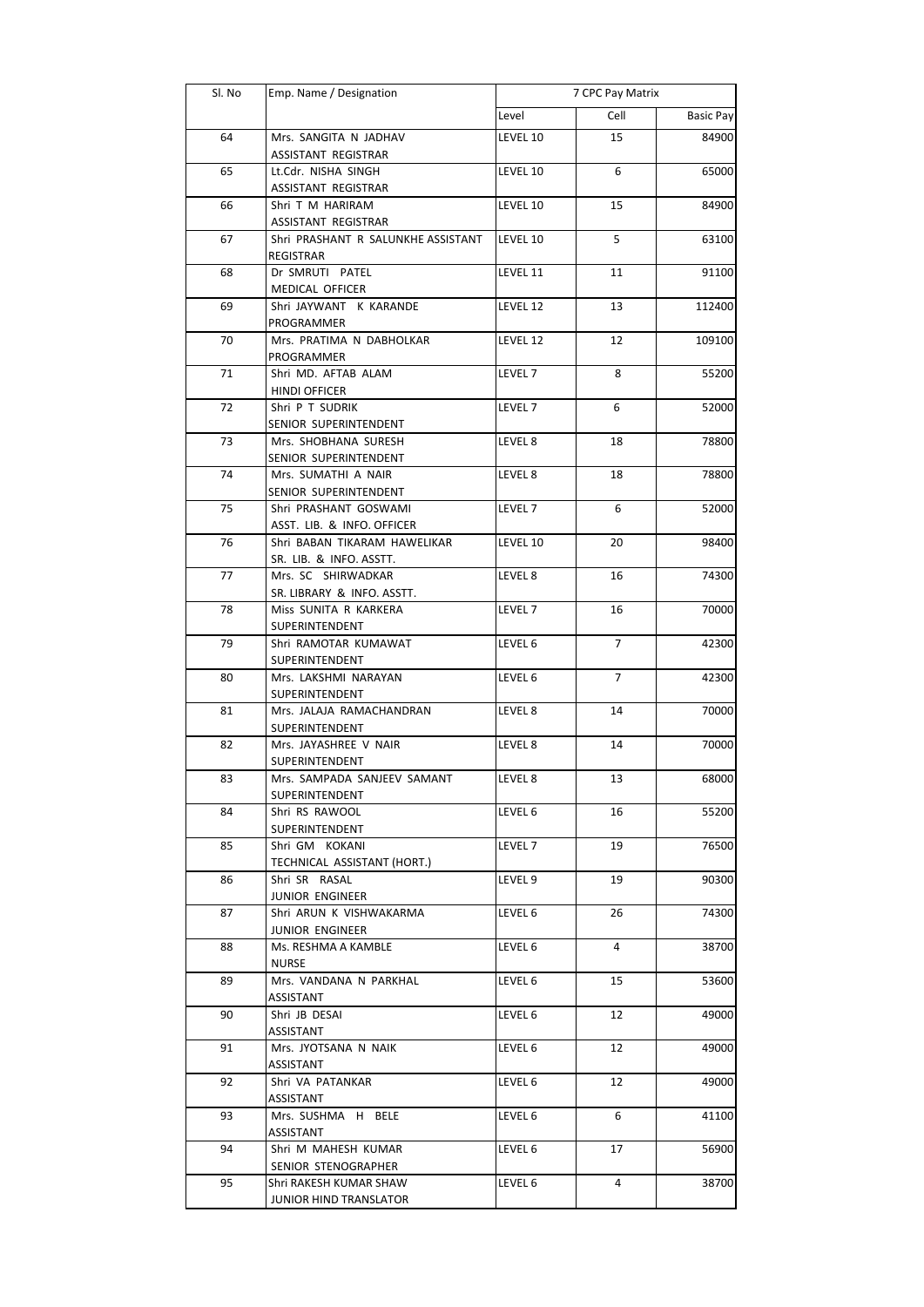| Sl. No | Emp. Name / Designation                      |         | 7 CPC Pay Matrix |                  |  |
|--------|----------------------------------------------|---------|------------------|------------------|--|
|        |                                              | Level   | Cell             | <b>Basic Pay</b> |  |
| 96     | Shri PS SHIVAPRASAD                          | LEVEL 8 | 15               | 72100            |  |
|        | DATA ENTRY OPERATOR - GRADE C                |         |                  |                  |  |
| 97     | Shri RAJESH V LAD                            | LEVEL 5 | 7                | 34900            |  |
|        | <b>CASHIER</b>                               |         |                  |                  |  |
| 98     | Shri L K THOPATE                             | LEVEL 6 | 9                | 44900            |  |
|        | <b>COMPOUNDER</b>                            |         |                  |                  |  |
| 99     | Shri DA SAWANT                               | LEVEL 5 | 16               | 45400            |  |
|        | UPPER DIVISION CLERK                         |         |                  |                  |  |
| 100    | Shri RA SAWANT                               | LEVEL 5 | 16               | 45400            |  |
|        | UPPER DIVISION CLERK                         |         |                  |                  |  |
| 101    | Shri YN THOMBARE                             | LEVEL 5 | 16               | 45400            |  |
|        | UPPER DIVISION CLERK                         |         |                  |                  |  |
| 102    | Shri ATUL M DHOBLE                           | LEVEL 4 | 13               | 36400            |  |
|        | UPPER DIVISION CLERK<br>Mrs. SHALAN S THOSAR |         |                  | 45400            |  |
| 103    | UPPER DIVISION CLERK                         | LEVEL 5 | 16               |                  |  |
| 104    | Shri LV VARTHE                               | LEVEL 5 | 13               | 41600            |  |
|        | UPPER DIVISION CLERK                         |         |                  |                  |  |
| 105    | Mrs. SONAL S SHINDE                          | LEVEL 4 | 13               | 36400            |  |
|        | UPPER DIVISION CLERK                         |         |                  |                  |  |
| 106    | Shri DG SOLANKI                              | LEVEL 4 | 14               | 37500            |  |
|        | UPPER DIVISION CLERK                         |         |                  |                  |  |
| 107    | Shri M MARIMUTHU                             | LEVEL 5 | 16               | 45400            |  |
|        | UPPER DIVISION CLERK                         |         |                  |                  |  |
| 108    | Shri ASHOK P GADIKAR                         | LEVEL 6 | 15               | 53600            |  |
|        | JUNIOR STENOGRAPHER                          |         |                  |                  |  |
| 109    | Mrs. RAJANI G KADGE                          | LEVEL 5 | 17               | 46800            |  |
|        | T.O.C.R.                                     |         |                  |                  |  |
| 110    | Mrs. ARCHANA SAJIT PADMAN                    | LEVEL 5 | 17               | 46800            |  |
|        | T.O.C.R.                                     |         |                  |                  |  |
| 111    | Shri PS RAWOOL                               | LEVEL 4 | 14               | 37500            |  |
|        | MECHANIC - C                                 |         |                  |                  |  |
| 112    | Shri KK RANE                                 | LEVEL 5 | 15               | 44100            |  |
|        | MECHANIC - C<br>Shri VIJAY NARAYAN TAKKE     |         |                  |                  |  |
| 113    | MECHANIC - C                                 | LEVEL 2 | 11               | 26800            |  |
| 114    | Shri SHAILESH R. PAWAR                       | LEVEL 2 | 11               | 26800            |  |
|        | MECHANIC - C                                 |         |                  |                  |  |
| 115    | Shri M BHOOMINATHAN                          | LEVEL 3 | 20               | 38300            |  |
|        | LOWER DIVISION CLERK                         |         |                  |                  |  |
| 116    | Shri N D WANKHADE                            | LEVEL 2 | 12               | 27600            |  |
|        | LOWER DIVISION CLERK                         |         |                  |                  |  |
| 117    | Shri RH GAWAS                                | LEVEL 4 | 15               | 38600            |  |
|        | LOWER DIVISION CLERK                         |         |                  |                  |  |
| 118    | Shri SADANAND A NAIK                         | LEVEL 4 | 14               | 37500            |  |
|        | LOWER DIVISION CLERK                         |         |                  |                  |  |
| 119    | Shri RAMSINGH RAWAT                          | LEVEL 3 | 18               | 36100            |  |
|        | LOWER DIVISION CLERK                         |         |                  |                  |  |
| 120    | Shri DIPESH D RAWOOL                         | LEVEL 2 | 11               | 26800            |  |
|        | LOWER DIVISION CLERK                         |         |                  |                  |  |
| 121    | Shri PB PARAB                                | LEVEL 4 | 16               | 39800            |  |
|        | LOWER DIVISION CLERK                         |         |                  |                  |  |
| 122    | Shri SS RANE                                 | LEVEL 4 | 15               | 38600            |  |
|        | LOWER DIVISION CLERK                         |         |                  |                  |  |
| 123    | Shri SV PARAB<br>LOWER DIVISION CLERK        | LEVEL 4 | 14               | 37500            |  |
| 124    | Mrs. RATNAKUMARI S NAIR                      | LEVEL 2 | 7                | 23800            |  |
|        | LOWER DIVISION CLERK                         |         |                  |                  |  |
| 125    | Mrs. VEENA V PARAB                           | LEVEL 2 | 7                | 23800            |  |
|        | LOWER DIVISION CLERK                         |         |                  |                  |  |
| 126    | Shri ANAND K. WARE                           | LEVEL 2 | 7                | 23800            |  |
|        | LOWER DIVISION CLERK                         |         |                  |                  |  |
| 127    | Shri M LACHIRAM                              | LEVEL 3 | 18               | 36100            |  |
|        | LOWER DIVISION CLERK                         |         |                  |                  |  |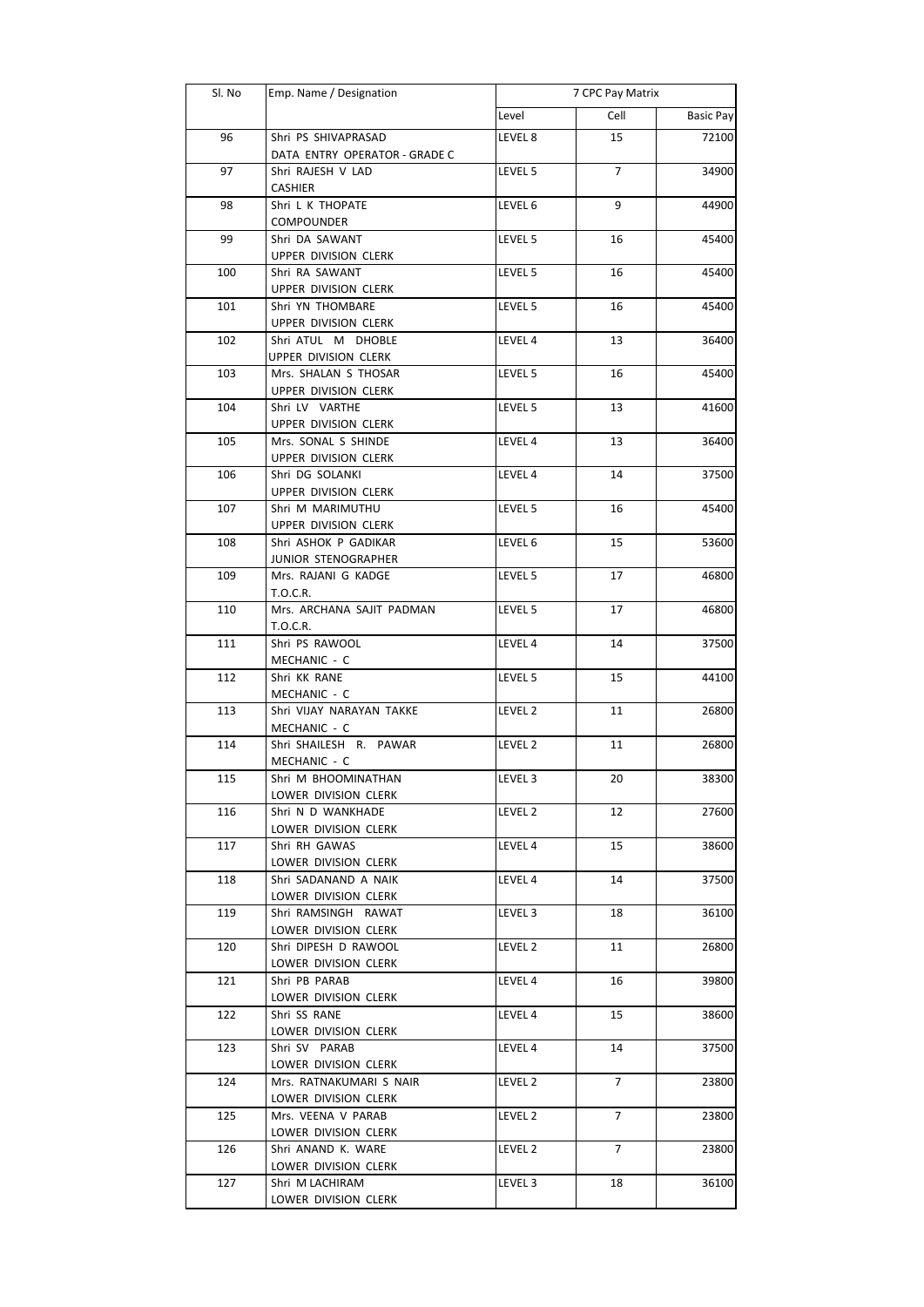| Sl. No | Emp. Name / Designation                    |                    | 7 CPC Pay Matrix |                  |  |
|--------|--------------------------------------------|--------------------|------------------|------------------|--|
|        |                                            | Level              | Cell             | <b>Basic Pay</b> |  |
| 128    | Shri YH AYIR                               | LEVEL 4            | 14               | 37500            |  |
|        | LOWER DIVISION CLERK                       |                    |                  |                  |  |
| 129    | Shri SYED MUQTHAR                          | LEVEL 3            | 17               | 35000            |  |
|        | LOWER DIVISION CLERK                       |                    |                  |                  |  |
| 130    | Shri MAHESH E RANE                         | LEVEL 5            | 16               | 45400            |  |
|        | <b>TELEPHONE OPERATOR</b>                  |                    |                  |                  |  |
| 131    | Shri NV DEVIKAR                            | LEVEL 5            | 14               | 42800            |  |
|        | <b>TELEPHONE OPERATOR</b>                  |                    |                  |                  |  |
| 132    | Shri SAMEER K VERLEKAR                     | LEVEL 5            | 13               | 41600            |  |
|        | <b>TELEPHONE OPERATOR</b>                  |                    |                  |                  |  |
| 133    | Shri SIDHARTH M SONKAMBLE                  | LEVEL 3            | 16               | 34000            |  |
| 134    | <b>TELEPHONE OPERATOR</b><br>Shri SD DESAI | LEVEL 5            | 14               | 42800            |  |
|        | LIBRARY CLERK                              |                    |                  |                  |  |
| 135    | Shri VD RAWOOL                             | LEVEL 5            | 17               | 46800            |  |
|        | DRIVER GR. II                              |                    |                  |                  |  |
| 136    | Shri GS JADHAV                             | LEVEL 5            | 17               | 46800            |  |
|        | DRIVER GR. II                              |                    |                  |                  |  |
| 137    | Shri RAMSAJIVAN                            | LEVEL <sub>3</sub> | 17               | 35000            |  |
|        | <b>DUPLICATING OPERATOR</b>                |                    |                  |                  |  |
| 138    | Shri PB DESAI                              | LEVEL 4            | 15               | 38600            |  |
|        | MTS (DAFTARY)                              |                    |                  |                  |  |
| 139    | Shri MAHADEV K. PAWAR                      | LEVEL 2            | 17               | 32000            |  |
|        | MTS (DAFTARY)                              |                    |                  |                  |  |
| 140    | Shri SD AHIRE                              | LEVEL 5            | 13               | 41600            |  |
|        | MTS ( PEON )                               |                    |                  |                  |  |
| 141    | Shri RAMESH B PUNNALULLU                   | LEVEL 3            | 15               | 33000            |  |
|        | MTS ( PEON )                               |                    |                  |                  |  |
| 142    | Shri DINESH N. KANCHAN                     | LEVEL 2            | 16               | 31100            |  |
|        | MTS ( PEON )                               |                    |                  |                  |  |
| 143    | Shri KISAN G KADAM<br>MTS ( PEON )         | LEVEL 3            | 15               | 33000            |  |
| 144    | Shri SANTOSH V. MORE                       | LEVEL 2            | 16               | 31100            |  |
|        | MTS ( PEON )                               |                    |                  |                  |  |
| 145    | Shri C KUMAR                               | LEVEL <sub>3</sub> | 17               | 35000            |  |
|        | MTS ( PEON )                               |                    |                  |                  |  |
| 146    | Shri GC SOLANKI                            | LEVEL 5            | 13               | 41600            |  |
|        | MTS (BEARER)                               |                    |                  |                  |  |
| 147    | Shri D THANGAPALAM                         | LEVEL 5            | 13               | 41600            |  |
|        | MTS (WATCHMAN)                             |                    |                  |                  |  |
| 148    | Shri DK KASAR                              | LEVEL 3            | 17               | 35000            |  |
|        | MTS ( WATCHMAN )                           |                    |                  |                  |  |
| 149    | Shri CHIMAN K SOLANKI                      | LEVEL 3            | 17               | 35000            |  |
|        | MTS ( WATCHMAN )                           |                    |                  |                  |  |
| 150    | Shri PJ SHINDE                             | LEVEL 3            | 17               | 35000            |  |
| 151    | MTS (WATCHMAN)<br>Shri PC KOLEKAR          | LEVEL 3            | 15               | 33000            |  |
|        | MTS ( BUS ATTENDANT )                      |                    |                  |                  |  |
| 152    | Shri BHIMA G MORE                          | LEVEL 3            | 17               | 35000            |  |
|        | MTS ( MOTOR CLEANER )                      |                    |                  |                  |  |
| 153    | Shri DV CHAVAN                             | LEVEL 5            | 13               | 41600            |  |
|        | MTS ( WORKSHOP ATTENDENT)                  |                    |                  |                  |  |
| 154    | Mrs. MV SOLANKI                            | LEVEL 3            | 18               | 36100            |  |
|        | MTS (SWEEPER)                              |                    |                  |                  |  |
| 155    | Mrs. KUSUM V KOLEKAR                       | LEVEL 3            | 15               | 33000            |  |
|        | MTS (SWEEPER)                              |                    |                  |                  |  |
| 156    | Shri PRAVEEN N SOLANKI                     | LEVEL 3            | 15               | 33000            |  |
|        | MTS (SWEEPER)                              |                    |                  |                  |  |
| 157    | Shri DAYA M SOLANKI                        | LEVEL 1            | 14               | 26400            |  |
|        | MTS (SWEEPER)                              |                    |                  |                  |  |
| 158    | Mrs. MEENU N WAGHELA                       | LEVEL 1            | $\overline{2}$   | 18500            |  |
|        | MTS (SWEEPER)                              |                    |                  |                  |  |
| 159    | Mrs. LAXMI N PADVALE                       | LEVEL 1            | 2                | 18500            |  |
|        | MTS (SWEEPER)                              |                    |                  |                  |  |